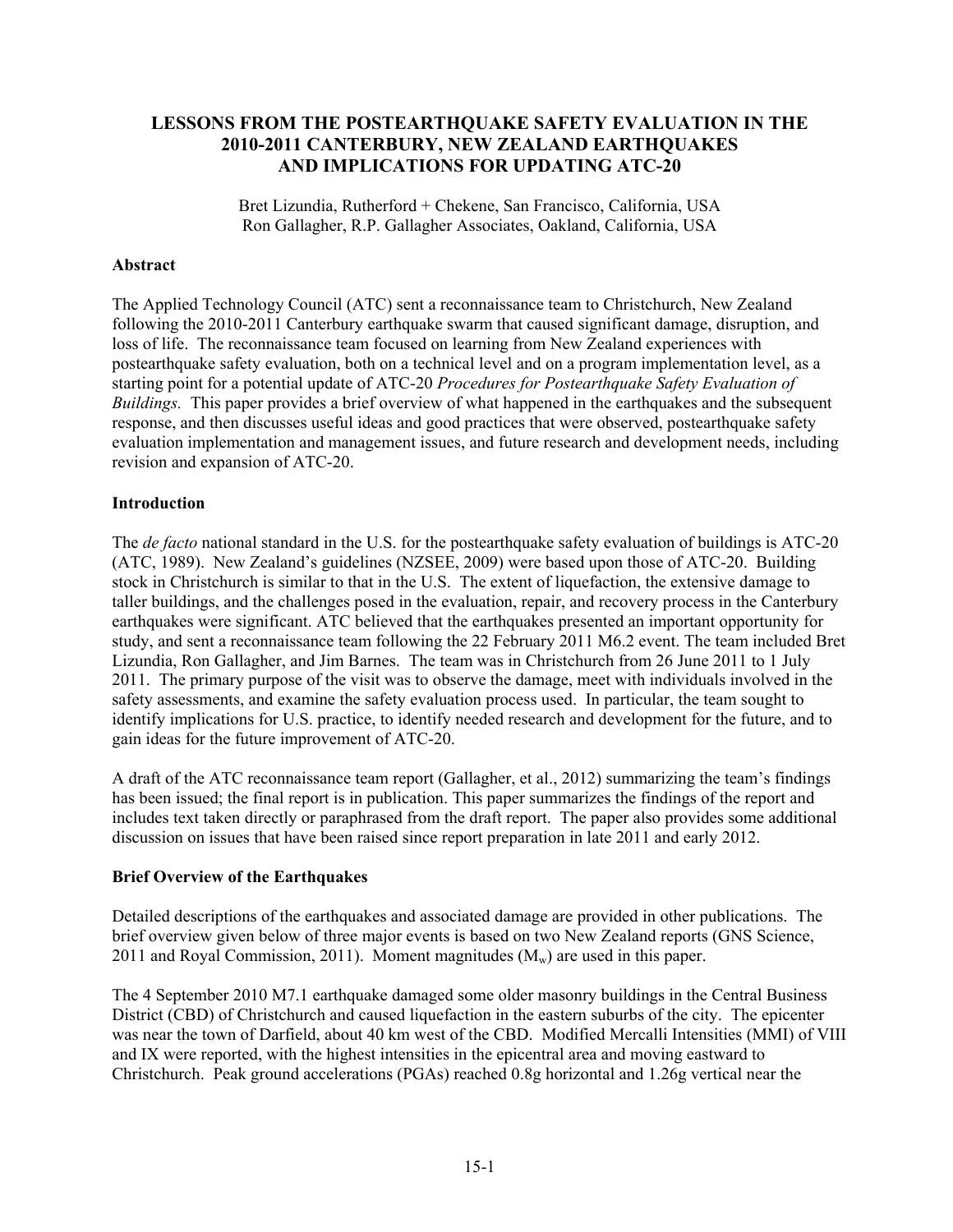epicenter and 0.3g horizontal and 0.2g vertical in the CBD. There were no deaths. There were extensive aftershocks. The two most significant occurred on 22 February 2011 and 13 June 2011.

The 22 February 2011 M6.2 Christchurch earthquake had an epicenter only 6 km southeast of the CBD and caused extensive damage and liquefaction in Christchurch. PGAs of 1.7g horizontal and 2.2g vertical were recorded near the epicenter with values of 0.7g horizontal and 0.8g vertical in the CBD. Response spectra for a number of recorded sites exceeded 500-year design levels, in some cases by a substantial margin. For some periods, spectral values corresponded to a 2,500-year or higher hazard level. Deaths caused by this event totaled 182, with 42 related to unreinforced masonry buildings (Royal Commission, 2011). The CBD was cordoned off. Many older brick buildings were severely damaged and collapsed. The CTV and Pyne Gould Corporation concrete buildings collapsed with significant loss of life. More than 40 major buildings were so badly damaged as to require demolition, including many high-rises. The reconnaissance team was told that eventually, of the approximately 4,000 buildings in the CBD, some 1,000 may be demolished. This is due in part to insurance coverage limits that are less than the cost to repair and strengthen damaged buildings to required levels. Large areas of the city experienced ground settlement and liquefaction, and over 5,000 homes in the liquefaction areas have been permanently abandoned, with the possibility of this number growing substantially. There were numerous slides and rockfalls in the Redcliffs, Sumner and Lyttleton areas southeast of the Christchurch along the coast.

The 13 June 2011 M6.0 aftershock had an epicenter southeast of the CBD. It was preceded by a M5.7 event. It caused further damage to buildings in Christchurch as well as Lyttleton, widespread liquefaction, and more rockfalls in the Port Hills suburbs. One fatality occurred. PGAs of 2.0g horizontal and 1.1g vertical were recorded near the epicenter, with 0.4g horizontal and 0.2g values recorded in the CBD.

## **Brief Overview of Building Safety Evaluation in Christchurch**

In a massive effort by local officials, with considerable outside assistance, over 72,000 buildings in Christchurch were inspected in the 10 days immediately after the February earthquake. Over 130,000 buildings were inspected in the first 21 days (NZSEE, 2011).

ATC-20 uses a hierarchy of three levels of safety evaluation (Rapid, Detailed and Engineering Evaluations). The NSZEE approach also uses three levels (Level 1 and Level 2 Rapid Assessments and a Detailed Engineering Evaluation). The ATC-20 Rapid Evaluation is similar to the Level 1 Rapid Assessment and is done by similar personnel, but the NZSEE Level 1 is typically only an exterior inspection. The ATC-20 Rapid Evaluation may be used for only the exterior, or both the exterior and interior. The Level 2 Rapid Assessment is similar to the ATC-20 Detailed Evaluation procedure and is done with similar personnel, but NZSEE written procedures do not offer the degree of guidance found in the ATC-20 document. It appeared to the ATC team that Level 2 Rapid Assessment may be more cursory.

The placarding (i.e., posting) systems of the ATC and NZSEE procedures are the same, but the placarding procedure was done somewhat differently. Generally, UNSAFE, RESTRICTED USE, and INSPECTED placards were used only on commercial buildings. For most residential buildings, if a building was not posted UNSAFE, the occupant was given a small flyer that advised them that part of the building might be unsafe and that they should contact an engineer.

### **Useful Ideas and Practices Observed**

Faced with an unexpected disaster, local officials exhibited considerable innovation and resourcefulness. The ATC team observed and through discussions learned of a number of ideas and practices that can be used in the U.S. and elsewhere. These are summarized below.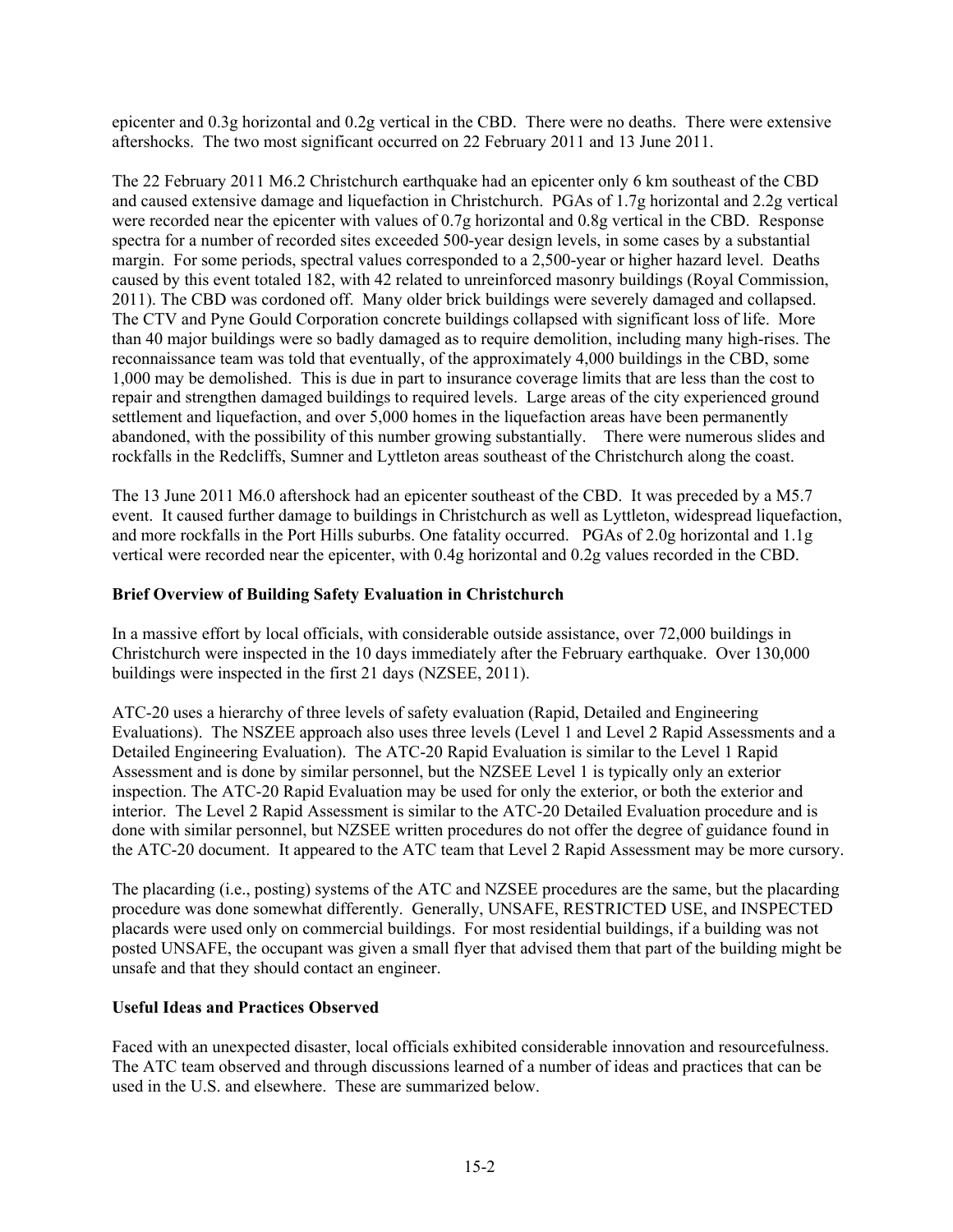**Use of Triage:** On the first day after the earthquake, before the formal building safety evaluations were begun, teams were sent into the field to "triage" all city blocks in the CBD. The intent of the triage was to gain an overview of the damage, identify collapse-vulnerable buildings and ensure people were not trapped in any of the buildings, and inform urban search and rescue teams.

**Use of Indicator Buildings:** Following a large earthquake, many buildings become damaged and are susceptible to additional damage from aftershocks. Some aftershocks may be strong enough to damage previously undamaged buildings. An important decision officials must make is when to require the reinspection of previously inspected buildings. One innovation in Christchurch was the use of "indicator buildings" typical of the local building stock. If an indicator building showed new damage after an aftershock, similar buildings nearby that likely experienced the shaking could then be re-examined for safety. This can also be combined with strong motion instrumentation reports to assist decision makers.

**Targeted Safety and Evaluation Operations:** Another innovation was the creation of specialized task forces or operations to address sections of the city or issues of the community, rather than the block-byblock method that has often been used in other cities. A brief description of the operations is as follows.

- *Operation Shop:* ATC-20 offers the advice to conduct safety evaluations of essential facilities first, including hospitals, police and fire stations, and emergency operations centers. In Operation Shop, officials in Christchurch added shopping centers, drug stores, and hardware stores to the list of high priority inspections. It was felt that the public need for items such as food, diapers, medicines, and hardware was important and that the best way to ensure supply was to inspect the buildings of these businesses and identify those that could be left open.
- *Operation Suburb:* The largest task force effort was Operation Suburb, which focused on the rapid safety assessment of homes in the suburbs. About 1,000 people were briefed and deployed each day from a sports stadium. Approximately 72,000 homes were eventually evaluated for safety.
- *Operation Critical Buildings:* Operation Critical Buildings focused on damaged buildings six or more stories in height that affected street and road traffic, adjacent buildings, or that were considered critical infrastructure. The operation was managed by experienced engineers. Drawings were obtained. Outside expert opinion was solicited on selected buildings and issues. Surveys were regularly conducted to track building movements in aftershocks. Special temporary stabilization measures were employed both to allow inspections within the building and to gain access to neighboring structures.
- *Operation Cordon and Access:* Operation Cordon and Access focused on the extent of cordoning needed to keep the public safe from dangerous buildings. As a result, 22 km of fencing was installed to barricade the public from dangerous areas. An inner city cordon was established around the CBD, while an outer cordon was initially installed about four avenues away and gradually reduced in size as they areas were cleared for safety. Only officials, emergency workers, and safety evaluation teams were allowed entry inside the cordon. Because of the aftershock hazard and the unstable state of many damaged buildings, entry to the CBD was controlled. At the time the ATC team was there, the New Zealand Army controlled and monitored both individual entry and exit. This was done to keep track of the number and names of individuals in the CBD at any one time in case of an aftershock.
- *Operation Demolition:* Operation Demolition focused on identifying and disposing of those buildings that presented a hazard to the public and adjacent structures and streets.

**Shelter-in-Place Strategies**: In the liquefaction areas, residents were sometimes permitted to remain in their homes even though utilities had been damaged and were not usable. A "shelter-in-place" strategy was developed where if a home was not damaged sufficiently to trigger an UNSAFE posting, the occupants were permitted to remain. Temporary above ground water lines, portable and/or chemical toilets, and portable communal showers were installed. The desire to shelter-in-place has received growing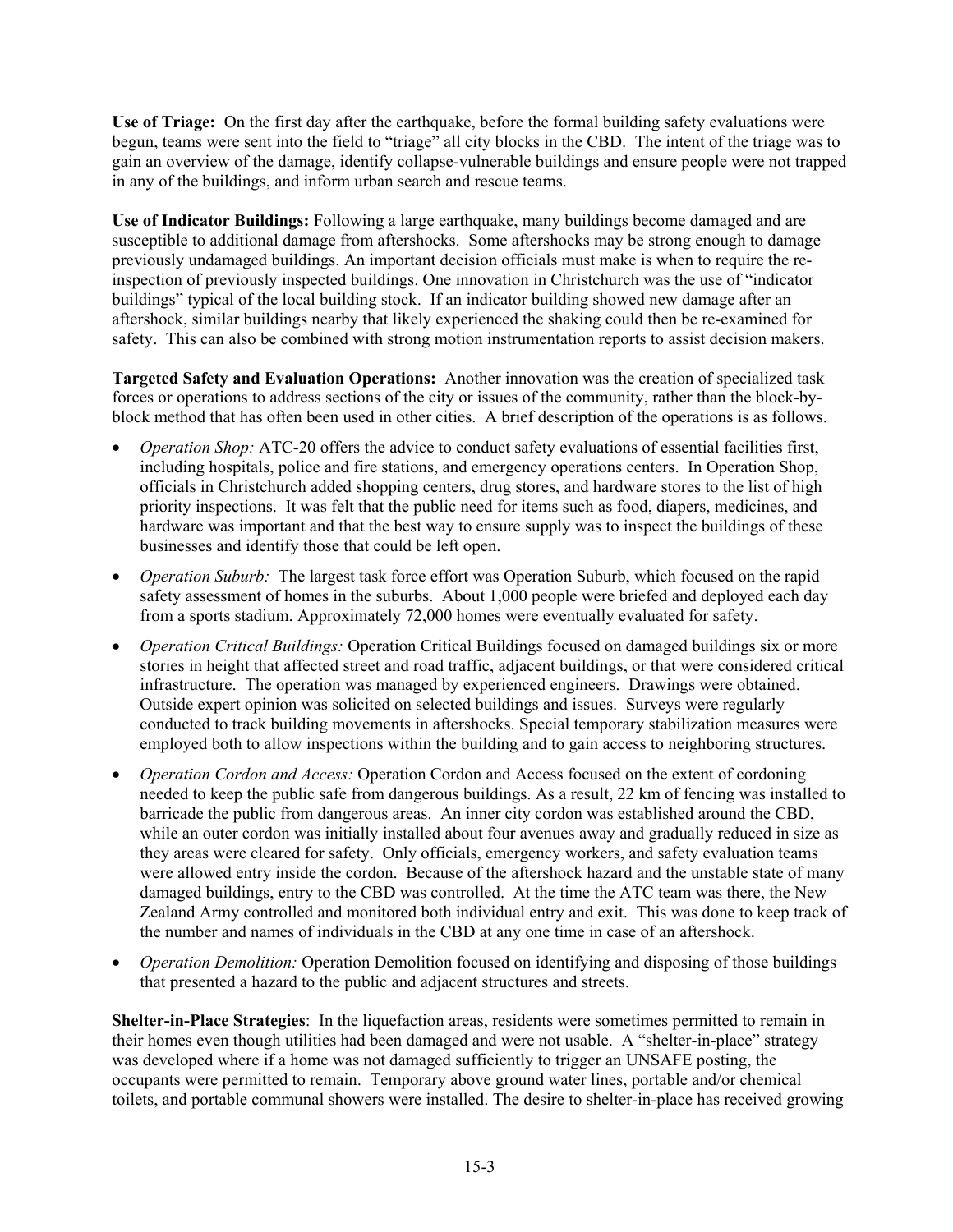attention by U.S. policy makers, and the strong emphasis in Christchurch provides a valuable case study in its implementation. An important lesson is the difference between structural safety and habitability. ATC-20 focuses on damage to the structure and life safety risks. Whether power, water, sewer, and communication services remain operational is not explicitly addressed, nor is whether the building can still be locked or otherwise secured against intruders. For residential placards, New Zealand's Earthquake Commission adopted a "3S" approach, meaning if a building was "Safe" per the structural evaluation, Sanitary, and Secure (lockable), then the residence was considered usable for shelter-in-place.

**Use of Shipping Containers as Barricades:** There was extensive use of shipping containers as barricades where falling hazards were severe. These were placed against, or close to, buildings to keep parapets, walls, and store fronts from falling into the street. This permitted street traffic to be relatively close to heavily damaged buildings. Shipping containers were also used as barricades in the Sumner and Redcliffs areas to impede the flow of landslide and rock fall debris from damaging dwellings or blocking roads.

**Use of Private Engineers for Safety Evaluations:** Private engineers were permitted to inspect and post buildings under the authority of the Christchurch City Council. In the early stages of the emergency phase, engineers were signed up per an agreement with the city, and then deployed as part of an assessment team. Those volunteering to perform assessments were protected from liability. At later stages, especially following some of the more significant aftershocks, private engineering consultants were requested to submit Level 2 Rapid Assessment forms and to advise if changes in status of the placards were required.

**Land Management Issues and Recovery:** ATC-20 primarily focuses on the safety evaluation and posting of an individual building. Metaphorically, it is the tree in the larger urban forest. The widespread damage to buildings and infrastructure from strong ground shaking, liquefaction, landslides, and rockfalls and the potential for further damage in future earthquake events led the government to create zonation maps of the Canterbury region which effectively tagged the entire "forest" of buildings. The zonation maps and associated land management and recovery process are managed by the Canterbury Earthquake Recovery Authority (CERA). CERA made the determination not to repair, reconstruct, or reoccupy certain areas which are subject to high degrees of liquefaction, have a high risk of further damage due to aftershocks, and have buildings and infrastructure which are mostly uneconomical to repair or where repairs would be prolonged and disruptive. CERA presented government buy-out offers to homeowners in the areas to be abandoned.

**Use of USAR Personnel as Safety Escorts:** The Christchurch City Council made extensive use of Urban Search and Rescue (USAR) personnel as safety escorts for the building safety evaluation teams within the CBD. Their roles on the safety assessment teams were to ensure that the safety evaluation teams were conducting their field work in a safe manner. They had two-way radios, first aid kits, and were in radio communication with the EOC (Swanson, 2012).

**Use of On-Call Locksmiths for Building Access:** In the cordoned CBD, on-call locksmiths were contracted by and deployed by the Christchurch City Council EOC to open locked doors in private commercial buildings so the safety evaluation teams could access damaged buildings (Swanson, 2012).

**Use of Internet and Social Media for Information Updates:** The Christchurch City Council made relatively extensive use of the internet and social media to provide near real-time updates to the public on the response and recovery process of the region. This included maps showing the specific zones within the CBD cordoned areas and planned dates for these area cordons to be lifted, and maps of the CBD that showed areas of higher risk from buildings that could potentially collapse in a strong aftershock.

**Introduction of Usability Categories:** Usability Categories were used for some assessments in Christchurch as part of the Level 2 Rapid Assessment to provide an additional level of information to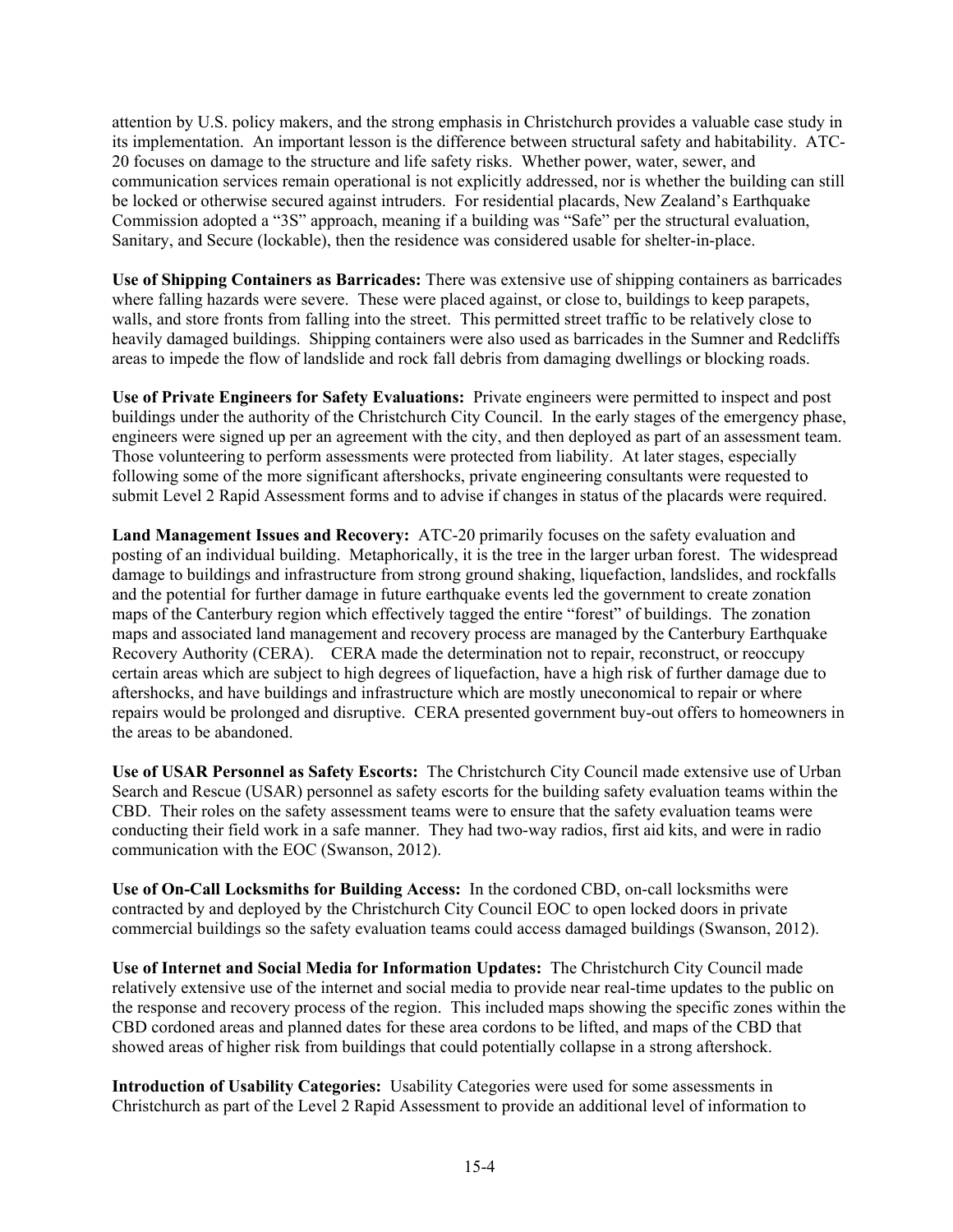building occupants, managers, and owners. For the INSPECTED (Green) posting, the Usability Categories were G1 – occupiable, no immediate further action required and G2 – occupiable, repairs required. For the RESTRICTED USE (Yellow) posting, the Categories were Y1 – short-term entry, and Y2 – no entry to parts until repaired or demolished. For the UNSAFE (Red) posting, the Categories were  $R1$  – significant damage; repairs strengthening possible,  $R2$  – severe damage, demolition likely, and  $R3$  – at risk from adjacent premises or from ground failure.

### **Safety Evaluation and Management Issues in Christchurch**

Christchurch and New Zealand officials were faced with an unprecedented disaster. This section describes some of the issues observed by the ATC team regarding conducting and managing the postearthquake safety evaluation program.

**New Zealand Safety Evaluation Guidelines Were Under Development:** The NZSEE (2009) guidelines were the "official" version at the time of the February 2011 earthquake. An updated version (NZSEE, 2010) was developed and made available in July 2010 as a "draft," but this was generally not used. The NZSEE document covered primarily Rapid Assessments and, because it was under on-going development, provided somewhat limited safety evaluation guidance. It did not contain instructions on how to inspect various types of buildings, examples of posting and barricading, guidance on filling out safety assessment forms and placards, or advice for dealing with occupants and owners of damaged buildings. The current ATC-20 methodology is summarized in the second edition of the ATC-20-1 Field Manual (ATC, 2005). This document was published in 2005. It contains discussions and new topics not covered in the original ATC-20 (ATC, 1989) and the 1995 ATC-20-2 Addendum (ATC, 1995). Unfortunately, both in the U.S. and elsewhere, this was not widely known among users and potential users of the ATC-20 documents.

**Safety Evaluations were Performed by Personnel with Limited Training:** Unlike parts of the U.S., there was no prequalification and certification program for Christchurch safety evaluation personnel. Prior to the earthquakes, only a limited number of engineers had undertaken training in building safety evaluation. Safety evaluation personnel received a short training introduction before going into the field in Christchurch. Training of safety evaluators is essential to achieve uniform evaluations. Reportedly, the quality and consistency of the evaluations varied widely, and re-evaluations were needed in some cases.

**Fading Ink on Placards:** At the time of the ATC visit, many of the placards in Christchurch had been in place for up to four months. The color of some placards was faded, and the writing on many was difficult to read because the ink had faded.

**Old Placards were Not Always Removed:** It was observed that a number of buildings had two placards. One placard was typically from the first inspection, and the second from a subsequent follow-up inspection. Both were sometimes left in place. Often they had different postings. This became confusing when the ink faded, and it was sometimes difficult to determine which placard was the most recent.

**Full Advantage of the RESTRICTED USE Placard was not Taken:** The ATC-20 RESTRICTED USE placard is designed to provide local jurisdictions with flexibility in posting. Occupants can continue to use a damaged building, provided the use is in accordance with the restrictions that have been identified. For example, if an otherwise undamaged house has a damaged chimney, the occupants can continue to live there, but the fireplace and area within falling distance cannot be used. The ATC team observed that many placards used in Christchurch had the phrase "No Entry Except on Essential Business" under the RESTRICTED USE title. This statement appears to be inconsistent with the general intent of the RESTRICTED USE posting which is to permit safe use of damaged buildings. In contrast, ATC-20 expressly allows for evaluators to select a variety of options for restricting the use of a building.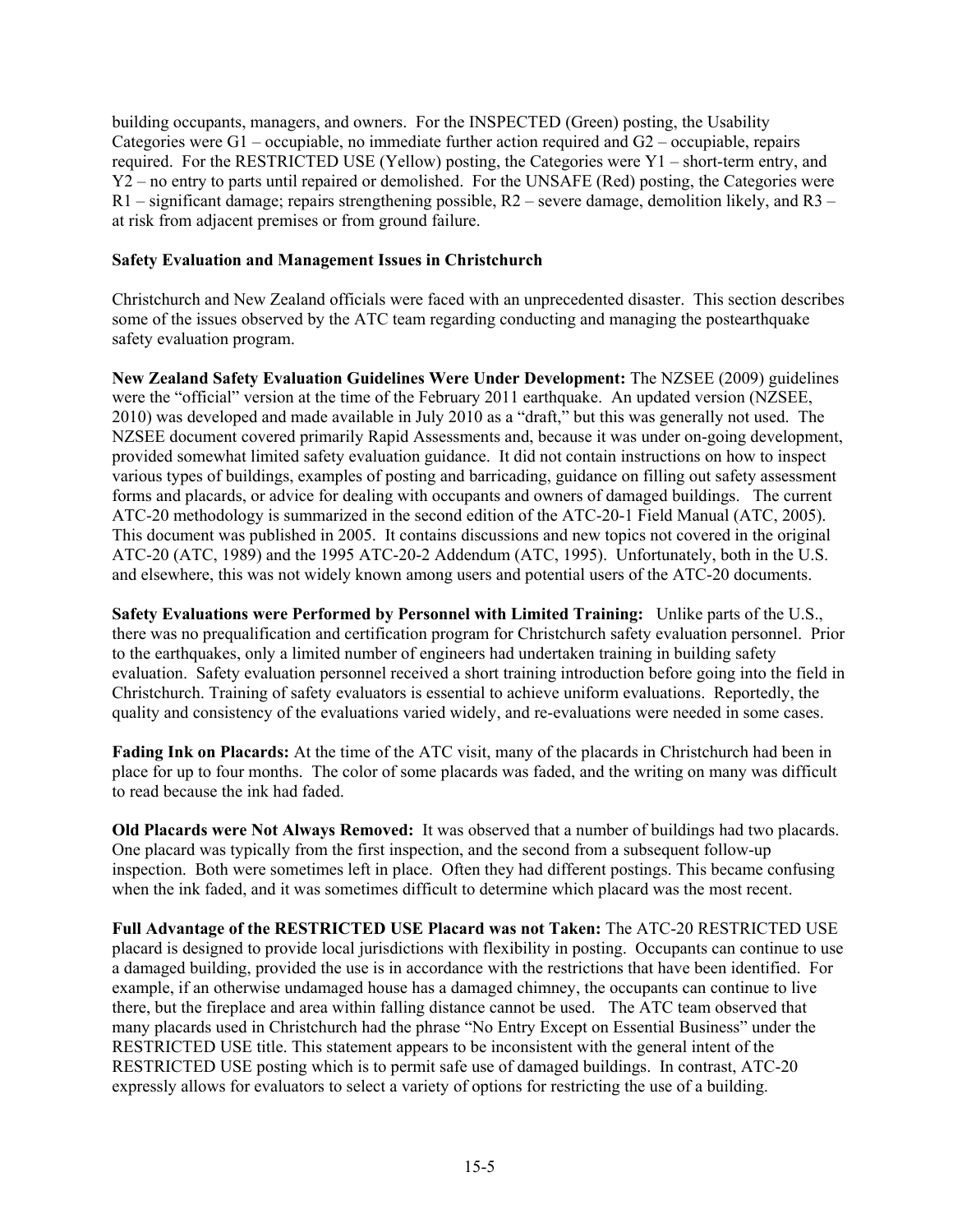**Placard Meanings were Not Well Understood by the Public:** Royal Commission (2012) notes that authorities used flyers, posters, and public meetings—mostly for residential owners—to try to explain the building safety evaluation process and the placarding categories. Nonetheless, the ATC team was told by a number of individuals that the public was confused by the INSPECTED placard. Under both NZSEE and ATC-20 procedures, the INSPECTED placard signifies that a building has been given a safety evaluation and found to have little or no damage. In other words, the seismic resistance of the building has not been significantly changed by the earthquake, and no other hazards are present.After the Christchurch earthquake, many members of the public believed that the INSPECTED placard meant that the building was "safe," even in future earthquakes. Under both NZSEE and ATC-20 procedures, a building that is undamaged and posted INSPECTED after a small earthquake may suffer significant damage or even collapse in a subsequent event that subjects the building to additional and/or stronger ground motions. In some cases, that is exactly what occurred in Christchurch, with downtown buildings being posted as INSPECTED after the distant September event, only to be damaged and posted UNSAFE following the much stronger shaking in the February event. The Pyne Gould and CTV buildings had been posted as INSPECTED following the September event. Both collapsed in February, killing many occupants. This scenario was highlighted by lawyers representing the victims in hearings on the earthquakes.

**Laws Hampered the Placarding Process:** The posting of buildings following safety evaluation had the force of law only during the term of the New Zealand government's "emergency declaration." The placards expired on 12 July 2011. As such, a building owner could in theory remove an UNSAFE placard, without legal consequence once the term of the emergency passed. CERA addressed this by progressively reposting buildings, but New Zealand is considering revisions to applicable laws.

**Lack of Guidelines for Engineering Evaluations and Repair of Damaged Buildings:** Both ATC-20 and the updated NZSEE (2010) guidelines lack detailed guidance for conducting an "Engineering Evaluation" of a damaged building and for how to repair a damaged building. The Engineering Evaluation typically involves review of plans (if available), preparation of calculations and estimates of residual capacity, and may involve destructive exploration and materials testing. It is normally done after visual examinations cannot provide the information needed to properly assess the safety of a building. Outside of ATC-20, there is guidance in the U.S. for conducting an engineering evaluation and repairs only for selected structural types such as steel moment frame structures (FEMA, 2000); concrete and masonry wall structures (FEMA, 1999); and single family residences, multi-unit multi-story wood frame residential structures, and older concrete buildings (ATC, 2010). In New Zealand, the Engineering Advisory Group of the Department of Building and Housing or DBH (which is now part of the Ministry of Business, Innovation and Employment) has been developing guidance for conducting engineering evaluations and repairs, with draft updates being issued periodically (EAG, 2011).

## **Research Needs**

Research needs include the following.

- *Understanding fractured bars in shear walls:* In some concrete shear wall buildings, vertical wall reinforcement was found to be fractured, usually at the location of a thin horizontal crack. This phenomenon has the potential to be an extremely important finding. The fractured bars cannot be seen from the surface, and a horizontal crack may not necessarily be related to fractured bars within the wall. It will be valuable to determine if there are reliable indicators of underlying rebar damage that can be seen in a rapid visual assessment and added to postearthquake safety evaluation guidelines.
- *Seismic strengthening of URM cavity walls:* Many of the URM buildings in Christchurch utilized hollow cavity wall construction for the exterior walls. The exterior and interior wythes of these walls are separated by an air gap and are typically interconnected by nominally-spaced metal ties, reducing their resistance to out-of-plane loading. Many of these walls experienced spectacular failures with the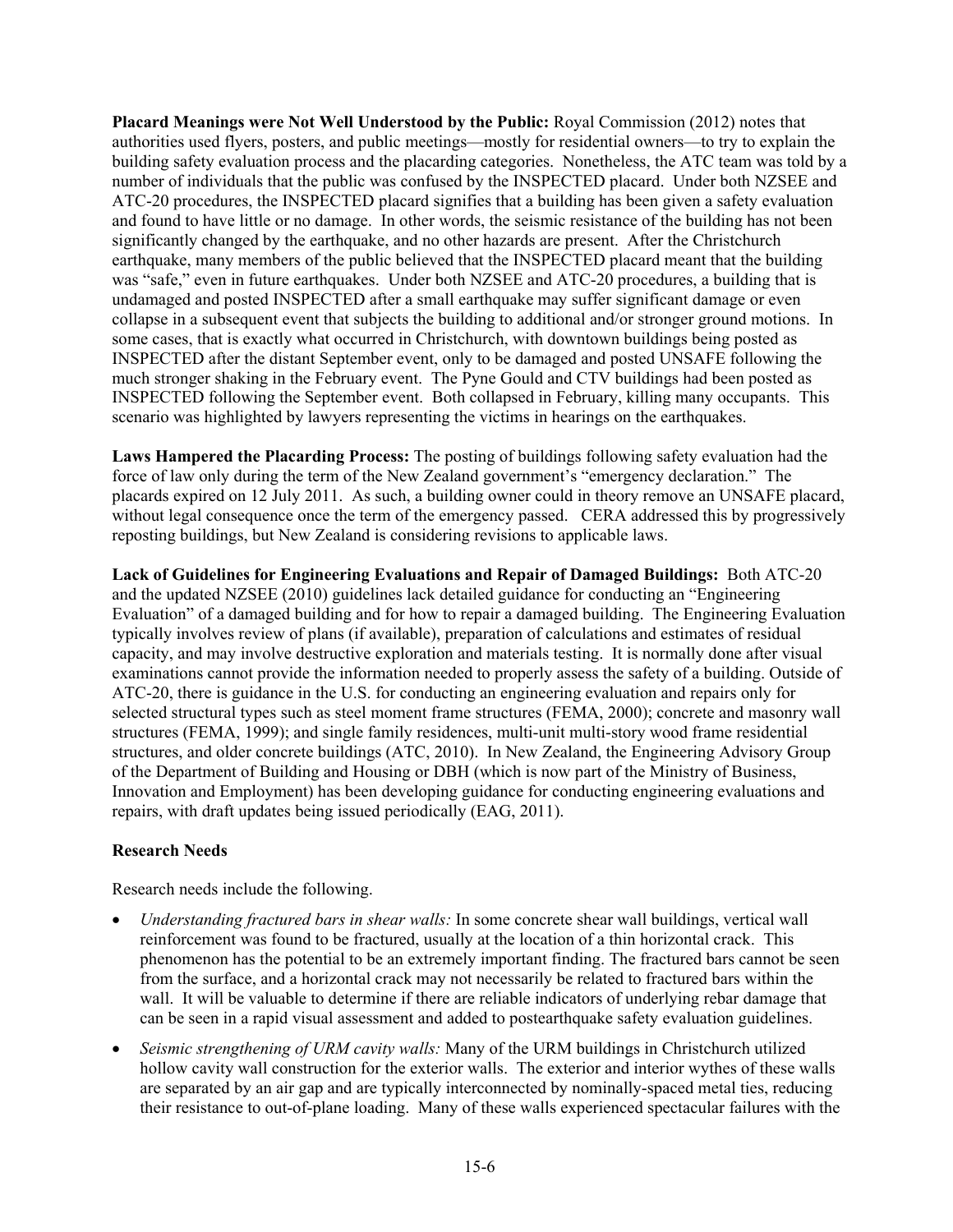exterior wythe spalling, and often large portions of the wall suffered significant damage. ATC-20 lacks guidance for evaluating these buildings after earthquakes and does not address the significant life safety risks associated with them.

 *Performance of building shoring and stabilization methods:* The September 2010 Darfield earthquake and the February 2011 Christchurch earthquake just 5½ months later provide a unique laboratory to investigate and evaluate the performance of temporary building shoring and seismic stabilization methods. Many of the buildings damaged in the 2010 Darfield earthquake had seismic stabilization and shoring installed that had varying levels of success and performance in the stronger 2011 Christchurch earthquake.

# **Guideline Document and Training Needs**

There are a number of guideline documents and training programs that should be developed. The ATC reconnaissance team believed that ATC is an excellent organization to lead this effort, provided funding can be obtained. The reconnaissance team has prioritized its recommendations into initial steps, high priority items, and other important items.

**Initial Steps:** The following initial steps are recommended to be done in the near term.

- Convene a small working group to establish goals, an agenda, and identify potential participants for a focused workshop to initiate the ATC-20 update process. For this, international participation is desired.
- Conduct the workshop. At the workshop, solicit ideas for the future of ATC-20. For example, should it be a large single document, with many chapters covering the topics noted above, or should it be a family of related ATC-20 documents, or some combination? The workshop should consider recent experiences in Italy and Japan, in addition to New Zealand.

**High Priority Guideline Documents and Training Programs:** The following guideline documents and training programs are considered to be of high priority. It is recommended these be developed within two to four years.

- *Update the basic ATC-20 document guidelines and the ATC-20-1 Field Manual:* The two documents need to be consistent and current. This would include more research and observations made since the 2005 update of the Field Manual, and provide additional detail on such issues as liquefaction-induced damage, nonductile concrete building evaluation, and cavity wall URM building inspection. Consideration should be given to the introduction of Usability Categories, or something similar.
- *Aftershock risk:* Relatively large aftershocks occurred in Christchurch that produced new significant damage and required re-inspections.The ATC-20-1 Field Manual (ATC, 2005) provides guidance with "wait periods" before entry and "time limits" on the length of entry. These are from ATC TechBrief 2 (ATC, 1999) and are based on aftershock research by the U.S. Geological Survey, primarily for California earthquakes. The guidance given in the Field Manual (and TechBrief 2) should be updated for new information and research broadened for applications beyond California. Discussion of "foreshocks" should be included.ATC-20 advice on aftershocks can also be expanded to include discussion of those buildings and situations (e.g. URM falling hazards, nonductile concrete buildings) most susceptible to further damage of a life-threatening nature.
- *Guidelines for managing the postearthquake safety evaluation process:* Identify steps needed to run a successful program and the preparations required before the event. This will draw on lessons learned by Christchurch building officials and officials from other areas who have been through a major earthquake. Gallagher, et al. (2012) provides a list of issues to cover.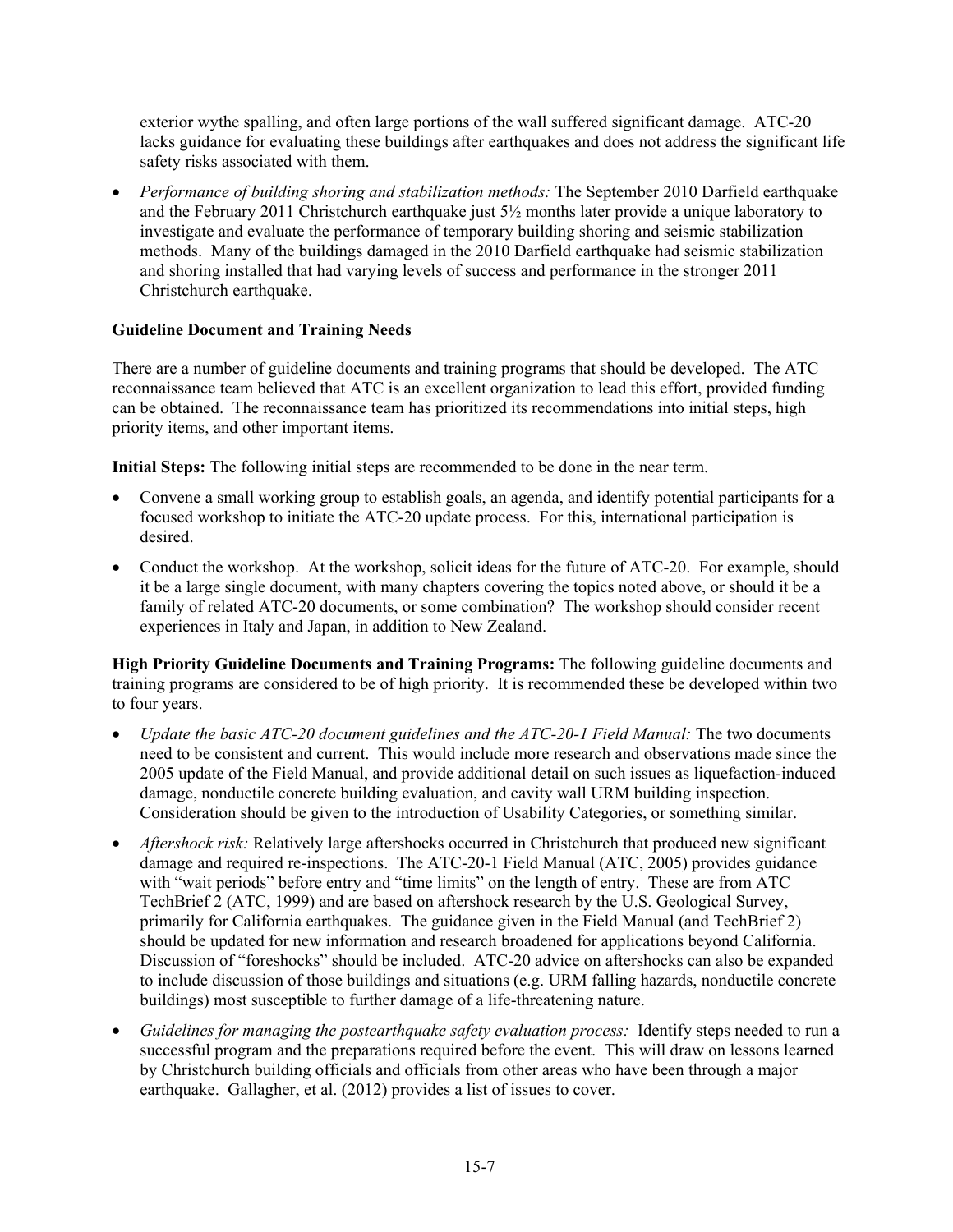- *Guidelines for private engineer posting of buildings:* The Christchurch City Council authorized private structural engineers to inspect and post commercial buildings. The private engineers were paid by the building owners. Provision for this concept, or some variation of it, should be added to the ATC-20 procedures.
- *Guidelines for cordoning, barricading, shoring, and emergency stabilization:* ATC (2005) has some guidelines on barricading, but only briefly mentions cordoning areas. Additional guidelines should be developed on cordoning, barricading, shoring and emergency building stabilization.
- *Seismic design and evaluation criteria for stairs:* Stairs collapsed in a number of buildings and occupants were trapped in the upper stories. The issue of designing stairs to withstand, and be usable, after the worst expected earthquake shaking needs to be addressed, and evaluation criteria for existing structures need to be developed. This topic is not fully addressed in either U.S. or New Zealand codes with rigorous design criteria, though DBH has issued a Practice Advisory (DBH, 2011).
- *Guidelines for sheltering residential occupants in place:* Formal guidelines need to be developed to allow shelter-in-place for those homes and residences safe to do so. This involves not only building structural and nonstructural safety, but includes concerns about public health, sanitary issues, and fire protection concerns. Can a toilet be used, or must portable toilets be brought in? Are the electrical and gas services safe to use?
- *Training of structural and geotechnical engineers on conducting Detailed Evaluations:* Currently, most ATC-20 training consists of a four to six hour basic introductory program. In the U.S. presently, there is no publically available program for training structural engineers (or geotechnical engineers) in performing ATC-20 Detailed Evaluations. Similarly, there was no such program reported in New Zealand. Given the difficulties and challenges of performing ATC-20 Detailed Evaluations, it is thought that at least a four-hour program for structural engineers would result in a much better trained workforce to provide Detailed Evaluations following earthquake disasters. A similar program for geotechnical engineers and specialists in liquefaction, subsidence, and landslide/slope stability problems is also desirable.

**Other Important Guideline Documents:** The following guideline documents are considered important to develop, but these may not have the same priority as those in the section above, or may take longer to develop. It is recommended these be completed within the next four to six years.

- *Guidelines on conducting Engineering Evaluations (as defined by ATC-20) of damaged buildings.*
- *Guidelines for the evaluation, repair, and strengthening of damaged buildings:* This broad topic can take the form of individual documents for a specific building type. A document is also needed to address the evaluation, repair, and strengthening of buildings damaged by liquefaction.
- *Seismic strengthening criteria and methodology for URM buildings with cavity wall construction:* This task may take some time to resolve, but many parts of the U.S. have the same type of vulnerable URM cavity wall buildings found in Christchurch and could also experience significant damage.

## **Issues to be Resolved**

In updating ATC-20 and developing the related guideline documents noted above, there are several issues that have come into greater focus as Christchurch has begun to recover that need discussion and resolution. They include the following.

 *Retain multiple levels of evaluation?* Postearthquake evaluation must balance rapidity with thoroughness. Is the ATC-20 approach of having three levels of evaluation appropriate?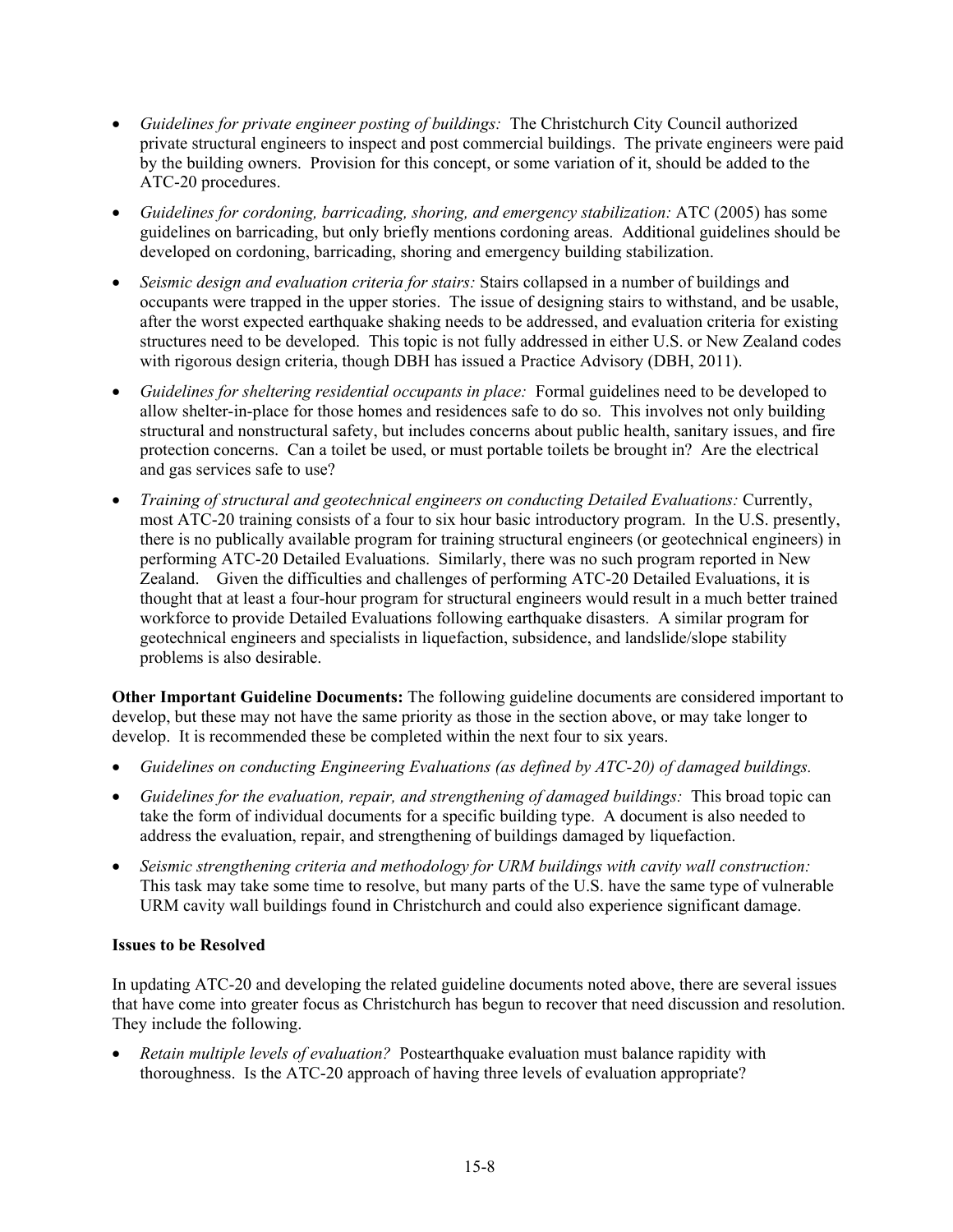- *The "bad" building problem:* Is it appropriate to provide an INSPECTED tag to a building with a known form of hazardous construction (such as unreinforced masonry or nonductile concrete) even if it is undamaged? In the U.S., building safety is always the primary responsibility of the building owner. The INSPECTED placard merely means that the building is as viable and safe as it was before the event, with no guarantee of future performance. Building owners who are concerned about the overall structural safety of their buildings, particularly older buildings, must pursue an investigation and possible structural upgrade to mitigate against future events. This is difficult to communicate to the public. Should this approach remain or should there different requirements for tagging "bad" buildings?
- *Should allowances be made for larger aftershocks?* The underlying concept in ATC-20 is that the building should be able to withstand another event of the same intensity without collapse since aftershocks are generally not larger. Should larger aftershocks or those with different directionality be considered in the evaluation process, or should the Christchurch experience of a more damaging aftershock be deemed too unusual to warrant a philosophical shift?
- *Should the disproportionate damage concept be used?* ATC (2010) promotes the concept of requiring more stringent repairs to buildings that suffered disproportionately more damage than other buildings with the same level of shaking. Should this become part of general repair guidelines?
- *Should postearthquake assessments include estimates of residual capacity?* Should the focus remain on observed damage, rather than residual capacity? Residual capacity estimates are not possible in an ATC-20 Rapid or Detailed Evaluation, but they could be a larger part of Engineering Evaluations.
- *How far should the search go for hidden damage?* After the 1994 Northridge earthquake, procedures were needed to investigate hidden damage to steel moment frame buildings. There is growing interest in requiring more detailed investigations for hidden damage in New Zealand, and this might be needed for the issue of finding fractured rebar inside concrete walls.
- *Should there be different procedures and/or placards for commercial and residential buildings?* This was rejected in the development of ATC-20, but there were differences in implementation between the building types in Christchurch. Should this be rethought as ATC-20 is updated?
- *Are time limits on evaluations appropriate?* The primary focus of postearthquake safety evaluations is on rapid evaluations to determine which buildings have suffered significant damage that should prevent reoccupancy. The evaluations are intended to occur quickly and take place when aftershocks pose potentially significant risks. As time passes, aftershock potential diminishes, recovery becomes the primary focus, and yet the placards may remain. The sheer scale of damage in Christchurch meant that there were still many buildings with red and yellow tags more than a year after the earthquake. There has been a constantly evolving set of policies and ordinances related to addressing placard status and requirements as recovery has proceeded. The interrelationship between the original placard; changing seismicity; and the community's recovery goals, policies, and legal requirements is an issue that bears discussion from a diverse set of stakeholders.
- *At what level of shaking, should reevaluation and retagging be done?* When there are many large aftershocks, at what point should re-inspection be triggered?

## **References**

- ATC, 1989, *Procedures for Postearthquake Safety Evaluation of Building,* ATC-20, Applied Technology Council, Redwood City, California, USA.
- ATC, 1995, *Addendum to the* ATC-20 *Postearthquake Building Safety Evaluation Procedures,* ATC-20-2, Applied Technology Council, Redwood City, California, USA.